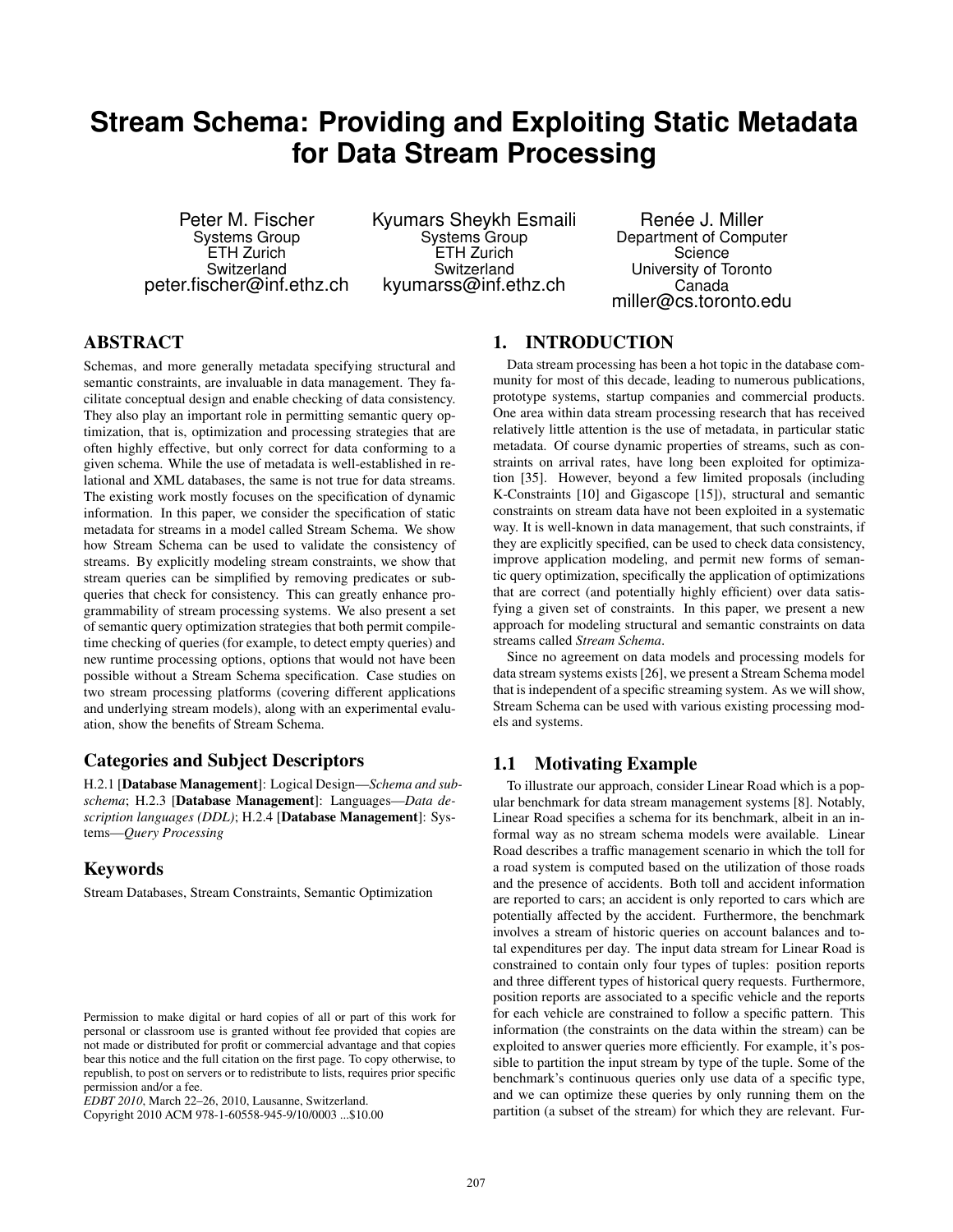thermore, the position report stream can be partitioned along the vehicle ID and again processing can be divided, in this case a given query reporting statistics on a per vehicle basis can be run in parallel over each vehicle stream.

The explicit specification of constraints in Stream Schema will enable a stream system to automatically exploit this semantic and structural knowledge in a number of ways for optimization. Some of these optimizations have been *hand-coded* by programmers in previous approaches. The benefit of Stream Schema is that it opens up the possibility of automatically applying these optimizations and systematically considering (and comparing) different possible optimizations within a stream optimizer.

# 1.2 Contributions

The modeling of common structural constraints permits automated optimization, facilitates human understanding of streaming applications (which are notoriously hard to understand), and simplifies query writing as checks for integrity constraints do not have to be hand-coded into queries.

In addition to our model, Stream Schema, the main contributions of this work are:

- a discussion of how Stream Schema specification can be exploited in a wide range of stream processing models;
- an analysis of how Stream Schema can be used in the static analysis of queries to simplify (or minimize) the queries;
- a suite of runtime optimizations enabled by Stream schema;
- two case studies (on Linear Road and on an RFID-driven supply chain application) showing how the separation of queries from data constraints changes (and simplifies) how applications using stream queries are modeled and implemented.

### 1.3 Structure of the paper

The rest of this paper is structured as follows. We discuss the background and related work in Section 2. In Section 3 we present Stream Schema and discuss validation of streams in Section 4. We then discuss how Stream Schema can be exploited in a wide range of stream processing models (Section 5). Finally, we present several applications of Stream Schema in Section 6. Two cases studies (Sections 7, 8) and their relevant experiments show the applicability and benefits of Stream Schema on different models, workloads and implementations.

# 2. RELATED WORK

In developing Stream Schema, we have chosen to focus on common structural constraints that are useful in semantic checking of continuous queries. Before presenting our model (Section 3), we consider a few other approaches to designing and using metadata in stream processing. Our decision to focus on structural constraints was largely influenced by this related work.

Several approaches [35, and others] have considered how to specify and exploit dynamic behavior (such as arrival rates or dynamic delays) in stream optimization. These solutions are strongly dependent on the processing model. A well-known example is the work of Tucker et al. [34] on the use of *punctuation semantics* to optimize stream operators. A punctuation can be used to unblock operators or output partial results. There are also many proposals for stream constraints that are based on a specific processing model or the language of a specific system, the most common of which are types of window specifications [24, 16]. Such constraints are orthogonal to properties of the data stream itself, properties we call *static* to distinguish them from *dynamic* or processing-model dependent properties. In Stream Schema, we focus on the specifation of static data behavior.

Since the common wisdom is that streams evolve over time, we need to clarify what we mean by *static*. For many applications, there will be semantic constraints that hold over time (either forever, or for a significant enough period of time to make them useful in optimization). Many of these applications have domain or integrity constraints that can be encoded in Stream Schema as structural constraints or as relative constraints on a portion of a stream. These constraints can then be used to optimize query processing. Examples include business domain constraints, government regulatory constraints, or physical constraints on the way a manufacturing line has been constructed. In contrast, other work has looked at capturing constraints for sensor data and other applications where the data may be error-ridden or have a highly dynamic structure. Such data may not conform to any strict constraints. To handle such applications, the use of soft constraints has been proposed [28]. We do not consider such approximate constraints in our work.

Finally, we have chosen to focus on structural constraints within a single stream since this is already a very rich (and under-studied) area. Constraints between streams have been studied by others [16;, 10;, 24, and others] although these solutions also tend to depend on specific processing models, join algorithms and dynamic properties. For example, Golab et al. [24] extended the SQL DDL to define three stream integrity constraints (Stream Key, Foreign Stream Key, and Co-occurrence), which are defined across streams for particular time windows. The main goal of these constraints is to reduce the cost of joins between streams using join elimination and anti-join elimination.

# 3. STREAM SCHEMA

We begin with an overview of our design choices to express static stream metadata, then present our schema model. As with any schema formalism, there is a clear trade-off between the expressive power of the schema and the cost of validation (checking whether a stream conforms to a schema). In our model, we have chosen to include a rich set of descriptions that (as we show in Section 6) have considerable power and can be exploited in optimization. While cost-based optimization of streams is still an active area of research, we give evidence that our descriptions have the potential to be used by emerging optimizers.

## 3.1 Overview

We use a totally ordered sequence of items as our formal stream model. We do not assume any specific value ordering, in particular, we do not designate any special meaning to particular attributes, e.g., a timestamp attribute that must be present in every item, since our constraints are powerful enough to express them if they are required for an application.

When exploring the design space to describe these item sequences, two main classes of formalism are available: 1) sequence constraints to describe the relationship of items; and 2) structuring to decompose into subsequences (according to various criteria).

Since item sequences (under names such as "strings" or "traces") are commonly used to describe the behavior of complex systems, several formalisms exist that capture the item relationships:

- 1. *value (order) relationships between items*, such as the total order of the values of certain attributes [15];
- 2. *temporal logic*, such as LTL, to express that particular properties will hold always, will hold at some point, or will hold until some point; this is often used in specification and validation of complex systems [31]
- 3. *grammars*, that describe permitted sequences of items (e.g., the child nodes in an XML document) [3]. To deal with infinite sequences,  $\omega$ -grammars [33] have been defined.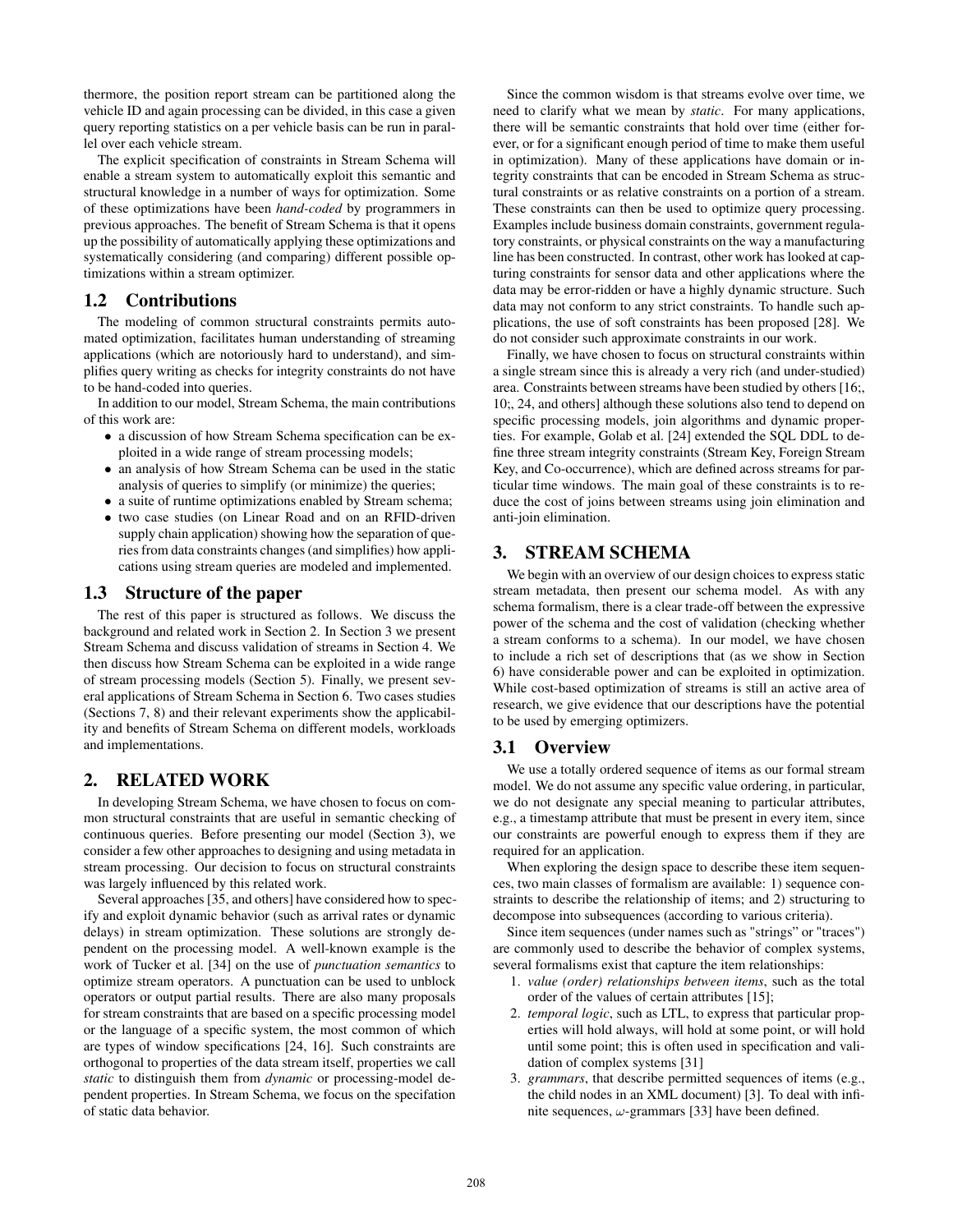These three approaches share a certain amount of overlap (and in certain cases equivalence, e.g., LTL and  $\omega$ -regular grammars [33]). Since temporal logic and grammars, in particular, can be quite expressive (and thus expensive to verify), our design choice is not so much which to use, but rather how expressive should our constraints be.

Sequence structuring, in turn, has not received a great deal of attention. In Stream Schema, sequence structuring permits the scoping of constraints. This enables a more human-understandable model than one based on constraints alone.

Generally speaking, a data stream can be structured along two dimensions in order to provide substreams:

- 1. *item values*, resulting in substreams with particular value ranges and relationships between values (logical partioning);
- 2. *item ranges*, resulting in contiguous substreams with particular properties (e.g., login sessions with a specific structure).

It should be noted that in nearly all sequence or stream-oriented query processing languages, operators with the corresponding semantics are available, since *item value* structuring has a correspondence to *group by*, whereas item range structuring corresponds to *window* or *pattern* operators.

Having explored the design space of structure and constraints of streams, the important design choice is to determine which combination provides a good balance between expressiveness and complexity. We allow the nesting of item value structuring without limitation, since this is simple to validate even in the presence of other constraints. We also permit value (order) constraints and the combination of these at any level of nesting. For item range structures, we are more restrictive: they may not overlap, and they are only allowed as terminals in the nesting of the logical constraints. This design avoids the complexity of having to combine the substreams in validation, reducing the verification effort. As we will show in Section 6.3, this restricted form, nonetheless, allows important optimizations for queries containing patterns and semantic windows.

In order to express item sequence constraints, we use a powerful, but simple regular expression language. We have chosen to exclude the full expressive power of modern pattern matching languages (found in many stream and CEP query languages [6;, 17, and others]). Such languages would permit the expression of intricate constraints on how portions of a stream can overlap or be recursively nested. While central to query languages, the *a priori* validation of such constraints could be expensive in both space and time. Furthermore, optimizations based on such constraints are not yet known, and it is not yet clear whether an effective cost-model for such constraints could be developed and used in practice in an optimizer.

On the reasons of validation complexity, we excluded general integrity constraints: uniqueness or functional dependencies among element values in a single stream would require possibly extremely large amounts of state, as all different occurences would have to be recorded. Foreign key relationships are only possible among multiple streams, which we have postponed for future work, as it involves model-specific join algorithms.

As a result, Stream Schema includes the following types of constraints on streams:

- Specification of relationships (value and structural relationships) over (sub)sequences within a stream.
- Logical Partitioning of streams (by value and by structure).
- Grouping of (sub)sequences of streams. Notably, however, we restrict this grouping to form a tree structure.
- Relative constraints between portions of a stream.

These descriptions are formalized and summarized in Table 1 and explained below. We give examples of each description using the Linear Road benchmark just to keep the examples simple. However, we stress that our model is much more general than Linear Road as we illustrate in Sections 5, 7 and 8.

#### 3.2 Item Schema

A data stream is composed of items (also called tuples or events). Items can be specified in any data model, e.g., relational [5, 9, 7, 15, 17, 1] , XML [11], object-based models [2]. Given this heterogeneity, Stream Schema is designed to work with any item model that supports access functions, denoted by  $A$ , (be they relational attributes, elements, XPath expressions, methods, etc.) For sake of simplicity, we use the term attribute instead of these access function in rest of the paper.

We will use  $IS$  to refer to an item schema (which will have a name  $N$  and a set of attributes  $A$ .  $I$  refers to an item. We say that  $I \models \text{IS}$  if I conforms to the schema IS. We will use V (or sometimes  $V_i$ ) to refer to the domain of an attribute. The value *NULL* is a special value where *NULL*  $\notin$  *V* for all domains *V*. Domains may be infinite or finite. Additionally, a set of comparison functions C is defined over each domain, more formally

$$
C: V \times V \rightarrow \mathbb{B} \cup \mathit{NULL}
$$

As an example, for Linear Road, the position reports have a relational item schema that contains the attributes that include Time (TIME), Vehicle ID (VID), and Speed (SPD). A simple application of item schemas is to ensure item structure and domain integrity, e.g. checking that all attributes are present, and the observed values are in the required domain, as to represent application-related domain constraints. Item schemas also play an important role in optimizing the storage of items and in optimizing predicate evaluation on item values. We refer readers to the existing literature on how to do this [13, 25, 22, 32].

#### 3.3 Logical Partitioning

Two logical partitioning constraints are considered in Stream Schema: 1) partitioning by item structure; and 2) partitioning by attribute value.

Formally, partitioning by item structure splits the original stream S into two substreams  $S_1$  and  $S_2$ , using a set of attributes  $A'$ . Items on which all attributes of  $A'$  are defined (i.e., non-null) go into  $S_1$ , all other items go into  $S_2$ .

As an example of partitioning by item structure, Linear Road's input stream is a combination of four different streams (one containing only position reports, and the other three query streams). To support DSMSs that can only handle streams with a single item schema, Linear Road defines a schema with the union of all attributes of all the different substream, fourteen in total. Attributes for not needed for a particular type are given the value NULL. For example, for the position report stream the attributes Type, TIME, VID, SPD, XWay, LANE, DIR, SEQ, POS are non-null. Each of these substreams has its own item schema, and possibly also other constraints, e.g., pattern or next-constraints (see below). In a DSMS that actually support heterogeneous item schemas, this could have been expressed explicitly using different item schemas.

Partitioning by attribute value is defined using an attribute  $A_p$ (with finite domain  $V_p$ ) and a partitioning bound n. This constraint creates at most  $n$  substreams with the same schema, one for each value of the  $A_p$  attributes. In general case, instead of  $A_p$ , we can have sequence of attributes  $A' = (A_1, ..., A_k)$  with domain of  $V_1 \times V_2 \dots \times V_k$ . Since A' serves as a unique identifier/key of this subsequence, one can express a global stream key by choosing an appropriate  $A'$  and specifying n as 1.

As an example, the position reports stream can be partitioned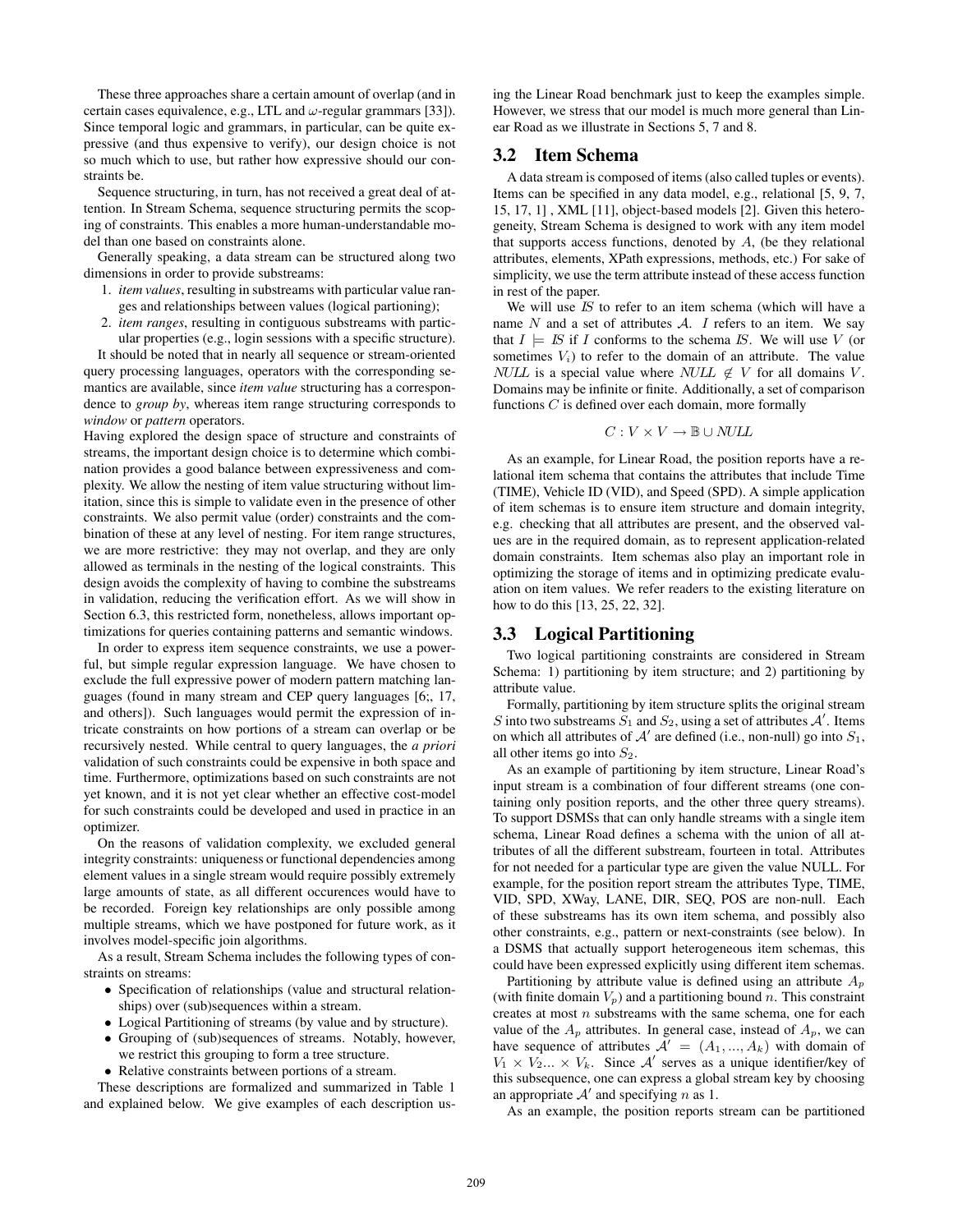| Const.                      |                                                                           | <b>Formal Definition</b>                                                                                                                                                                                                                                                                                         | <b>Example from LR</b>                                                                                                                                                                                |
|-----------------------------|---------------------------------------------------------------------------|------------------------------------------------------------------------------------------------------------------------------------------------------------------------------------------------------------------------------------------------------------------------------------------------------------------|-------------------------------------------------------------------------------------------------------------------------------------------------------------------------------------------------------|
| Item                        |                                                                           | $IS: (N, \mathcal{A})$<br>$\mathcal{A}$ : { $A_i$ }<br>$A_i(\mathbf{K}) = V_i$<br>$A_i(I) = v \in V_i \cup NULL$                                                                                                                                                                                                 | For Item Schema of position report stream (P):<br>$N: P_{IS}$<br>$\mathcal{A}$ : {TIME, VID, SPD, XWay, LANE, DIR, SEG, POS}                                                                          |
| artitioning<br>$\mathbf{a}$ | $\overline{\mathsf{H}}$<br>$\overline{5}$<br>$\triangleright$<br>$\omega$ | $S \xrightarrow{\mathcal{A}'} S_1, S_2$<br>$\forall I \in S \left\{ \begin{array}{ll} I \in S_1 & \text{if} \;\; \forall A_i \in \mathcal{A}', A_i(I) \neq \textit{NULL} \\ I \in S_2 & \text{otherwise} \end{array} \right.$                                                                                    | The input stream $(S)$ along :<br>$\mathcal{A}'$ : {TIME, VID, SPD, XWay, LANE, DIR, SEG, POS}<br>$S_1$ : position report stream (better known as P)<br>$S_2$ : rest (mixture of three query streams) |
|                             | $\overline{\phantom{0}}$<br>ya<br>$\mathbb{B}\mathbf{Y}$                  | $S \xrightarrow{A_p, n} S_1, S_2, , S_n$<br>$\forall I \in S, I \in S_i$ if $A_p(I) = v_i$<br>where $V_p = \{v_1, , v_n\}$ is the finite domain of $A_p$                                                                                                                                                         | Position report stream (P) along:<br>$A_p$ : vid and $n =  v_D $<br>$S_i$ : the position report stream of the vehicle with<br>$VID(I) = vid_i$                                                        |
| Pattern/<br>Repetition      |                                                                           | $P ::= F   F'^{**}$<br>$F ::= FF   F' 'F   F'^{**}   F'^{+'}   '('F')'   E   \epsilon$<br>and element $E$ is defined by restricting the Item Schema<br>$\frac{E: \mathbb{E}(V_i \leftarrow \{v_i\})}{c(A_n(current), A_n(next))}$                                                                                | Vehicle trip pattern for a particular vehicle (vid)<br>$(L_0(L_1 L_2 L_3)*L_4)**$<br>Where $L_i$ is defined by restricting $P_E$<br>$P_{K}$ (VID $\leftarrow$ {VId}, LANE $\leftarrow$ {j})           |
| Next.<br>Const.             |                                                                           | where <i>current</i> and <i>next</i> are any two adjacent items:<br>$current = I_i \leftrightarrows next = I_{i+1}$<br>and comparison function c is defined over domain of $A_n$                                                                                                                                 | On the main stream:<br>$\leq$ (TIME(current), TIME(next))                                                                                                                                             |
| sord.<br>Ėq                 |                                                                           | $\forall i, j \in \mathcal{N}$ :<br>$\langle (i+k,j) \Rightarrow \langle (A_o(I_i), A_o(I_j)) \rangle$<br>where stream is in <i>ascending</i> order on accessor $A_0$<br>and $k$ is the upper bound of disorderedness                                                                                            | On the main stream:<br>$A_o$ : TIME<br>$k=0$                                                                                                                                                          |
| Combination                 |                                                                           | $Tree \rightarrow (Tree Leaf)^+$<br>Tree: nodes with Partitioning constraint<br>Leaf: nodes with Pattern constraint<br>Having this tree, stream-level <i>Next</i> constraints can be<br>placed at any node, pattern-level Next constraints at<br>leaf nodes, and <i>Disorder</i> constraint at <b>root</b> node. | Combination of all important constraints on input<br>stream of LR is depicted in Figure 1.                                                                                                            |

Table 1: Formal Definition of Stream Schema Constraints

based on the VID value ( $A_p = VID$ ). If there are at most |VID| different vehicles, then |VID| substreams are created.

Multiple alternative partitionings of the same stream are often possible. For example, we could split the position report not only by vehicle id, but also by highway (XWAY) and direction (DIR).

Partitioning is useful for both optimization purposes (to partition data and query plans) and for structuring. The overall stream might not be suitable to express additional constraints, but the partitioned stream might be.

#### 3.4 Subsequences and Patterns

In many cases, a stream (or a logical partition of stream) can be broken into item ranges (also called subsequences), which in turn can be described as a well-defined sequence of items, e.g., a web session log could be expressed as login browse<sup>∗</sup> logout. The name *pattern* has been established in the literature for such structures. For Stream Schema, patterns are of finite length. They can repeat infinitely often, but the instances may not overlap. Each of these repetitions therefore defines a subsequence, and their repetition defines a possibly infinite stream. We use a regular language  $F$  for patterns, and designate the repetitions as  $P$ . The regular language is defined over items that may satisfy an item schema or restrictions (selection conditions) on an item schema  $(E)$ . Compared to languages in pattern queries (e.g., SASE [6] or Cayuga [17]), this language has two simplifications that stem from our need for a description language, not a query language: 1) Only contiguous patterns can be specified, to ensure that the whole stream is described and no items can be ignored 2) All language constructs related to

*matches* (e.g., length, next start, result generation) are not needed, since we do not allow overlapping matches, and want to describe the whole stream.

As an example, in the Linear Road benchmark, there are some patterns in the input streams, including the following taken from the specification [8].

A set of vehicles, each of which completes at least one *vehicle trip*: a journey that begins at an entry ramp on some segment and finishes at an exit ramp on some segment on the same expressway.

The constraints in a pattern can be used to optimize pattern queries and semantic windows. As one example, pattern specifications in the query can be simplified by using knowledge of existing patterns in the data. In addition, pattern information can be used to *unblock* operators, i.e., permitting a blocking operator on infinite data to produce results (see Section 6.3).

#### 3.5 Item Value Relationship

In many streams, attribute values in different items have a welldefined relationship. For example, we may be able to define an ordering on attribute values. In certain streaming models (and systems), an ordering is hard-coded for timestamps, but ordering constraints among other attributes cannot be specified. In Stream Schema, these orderings between attribute values are specified using *next-constraint*. It is defined based on a comparison function c over an attribute A<sup>n</sup> of two adjacent items namely *current* and *next*.

The scope of validity for such a constraint may be the whole stream, a logical substream, or a single repetition of a pattern. For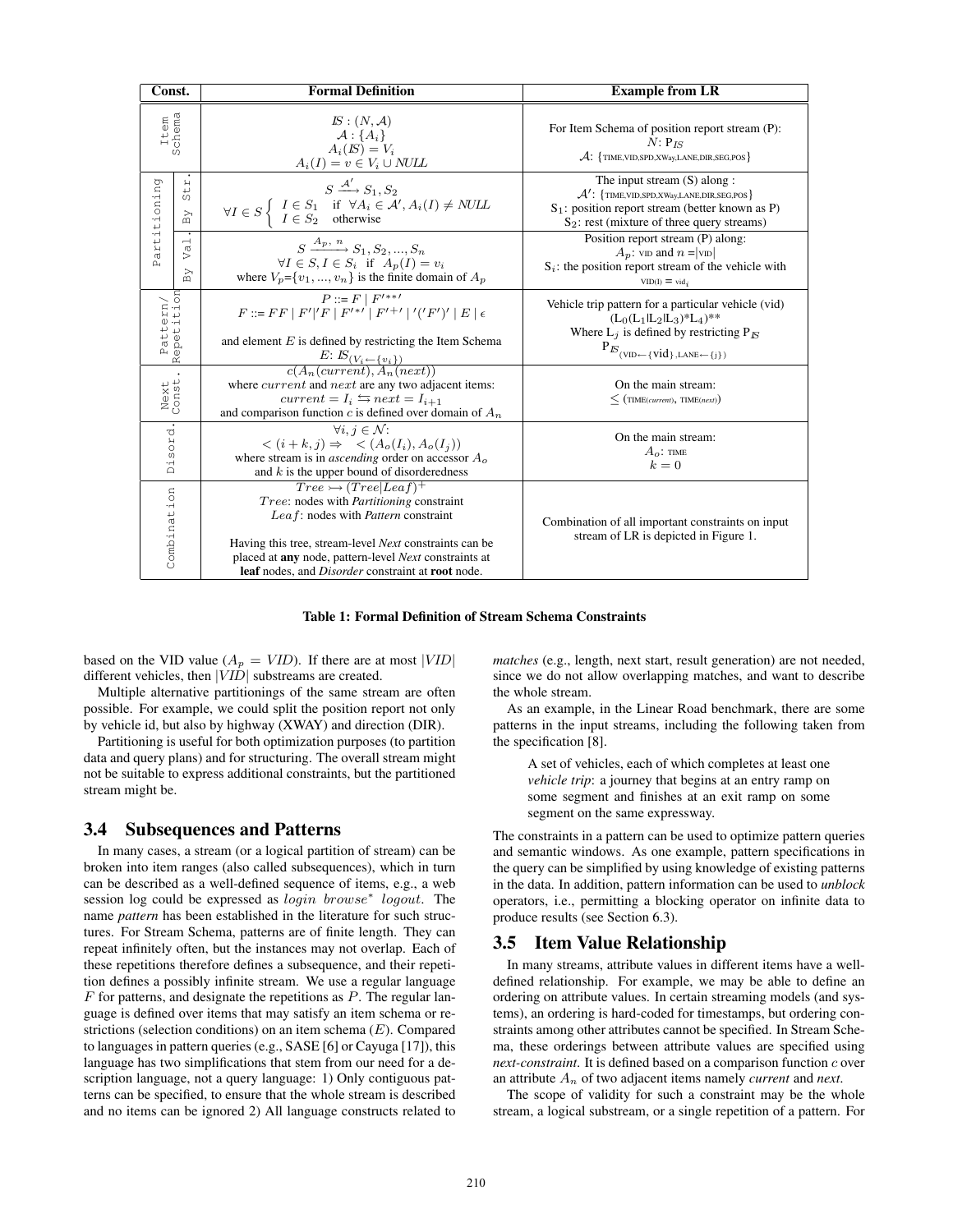the sake of simplicity, we illustrate the pair of adjacent items in latter with *pnext* and *pcurrent*.

For example, the value of the TIME attribute in Linear Road is always non-decreasing, and this can be expressed with a nextconstraint on the whole stream. In addition, in Linear Road, the position of a vehicle is non-decreasing or non-increasing (depending) while it stays on the same highway and direction. Such a constraint can again be specified by a next-constraint, but one whose scope is limited to a single pattern repetition (the pattern of a single vehicle on a highway).

Such ordering constraints are useful for query optimization, for example, to unblock operators (similar to punctuations[34]), rewrite semantic windows or patterns, and also for semantic correctness checks (to determine if semantic windows close).

### 3.6 Disorder

Even though data stream models assume a total (or at least partial) order in the data stream, real-life data streams often do not conform to this assumption. For example, due to the impact of network delays or the lack of strict time synchronization between different sources, items may arrive out of order. In Stream Schema, similar to Ordered-Arrival Constraint [10], we use a parameter  $k$  to express the bounded disorder. This static description is an upper bound, in practice dynamic statistics may provide a more precise bound. In the Linear Road case there is no disorderedness given, but it could be easily envisioned that car position reports from different segments might be delayed, thus creating disorder in the stream.

Knowing a bound on the amount of disorder has been traditionally used to determine the size of a buffer required to restore the order, but more recent work takes disorder more into the account for specific operators and provides related optimizations [30, 29].

# 3.7 Combining Constraints

The combination of the different types of constraints in stream schema results in a tree-like structure. In this tree, every node represents a stream (or a substream) and every edge represents a *partitioning* constraint. The parent node of this edge is the stream which the partitioning constraint holds on and the child stream is result of the partitioning. In case of partition *by structure*, this is the substream with non-null values, and in case of partition *by value*, this substream is the representative of the whole class of partitions). Additionally, in this tree, only the leaf nodes have *pattern/repetition* constraints.

To position other Stream Schema constraints, we can have:

- 1. the stream-level *next-constraints* at any node,
- 2. pattern-level *next-constraints* at leaf nodes, and
- 3. a single *disorder constraint* at the root node.

Since the partitioning might place adjacent pairs of items into different partitions, the next-constraint will not always hold over the partitioning, thus a new next-constraint is needed to express the relationships after the partitioning. This could be the same relationship, or a more specific relationships if the substream can be described in more detail.

As an example, figure 1 depicts the constraint tree on Linear Road data stream. Reading the figure top-down, there is a nextconstraint for non-decreasing time and a zero disorder constraint on the complete stream S. This stream can be partitioned into four different substreams  $(P,Q1,Q2,Q3)$  for position reports and queries, based on the existence of a set of attribute values. The position report stream  $P$  can further be partitioned by either VID values, or by XWay and DIR. The root stream has a non-decreasing TIME attribute which also holds for many of its substreams. After partitioning along the VID attribute, the resulted stream has a more precise next-constraints (stating the fact that a particular vehicle, emits its position report every 30 seconds)

After all these partitionings, the leaves of the tree contain item and pattern descriptions. In the case of the vehicle trip pattern  $L$ , there is a next-constraint that only holds within an instance of the pattern: during a trip, a vehicle will stay on the same highway and direction, segments and positions will either be non-decreasing or non-increasing, depending on the direction.



Figure 1: Linear Road Stream Schema

# 4. CORRECTNESS AND VALIDATION

In this section, we first explain how the correctness of a Stream Schema constraint should be checked. Then validation is formally described using prefix validation. We include a description of the runtime state needed in evaluation of the prefix. An analysis of the space and time complexity completes this section.

#### 4.1 Checking Correctness of Constraints

#### *4.1.1 Item Schema*

Given an item schema  $IS$ , an item  $I$  in a (sub)stream satisfies the item schema constraint  $IS$  if for all attributes  $A_i$  of the item schema,  $A_i(I) \in V_i$ , in particular  $A_i(I) \neq NULL$ .

#### *4.1.2 Partitionability*

A (sub)stream satisfies a partioning constraint if the constraint assigns every item to a partition (so there are no items omitted). Hence, a partitioning by structure constraint is, by definition, valid since every item is assigned to either  $S_1$  or  $S_2$ . A partitioning by value constraint is valid if the size of the domain of  $A_p$  is at most n and if for all  $I$  in the (sub)stream on which the constraint is applied,  $A_p(I) \neq NULL.$ 

#### *4.1.3 Pattern and Repetitions*

A stream satisfies a pattern constraint if an automaton representing the pattern accepts the item stream (prefix). Such an automaton can be created from the pattern specification by translating the finite part of the pattern (represented by  $F$  in Table 1) into a finite state machine. For the repetitions  $(F^{**})$ , additional edges are added from accepting states to states reachable from the starting state, marked with the pattern starting symbols.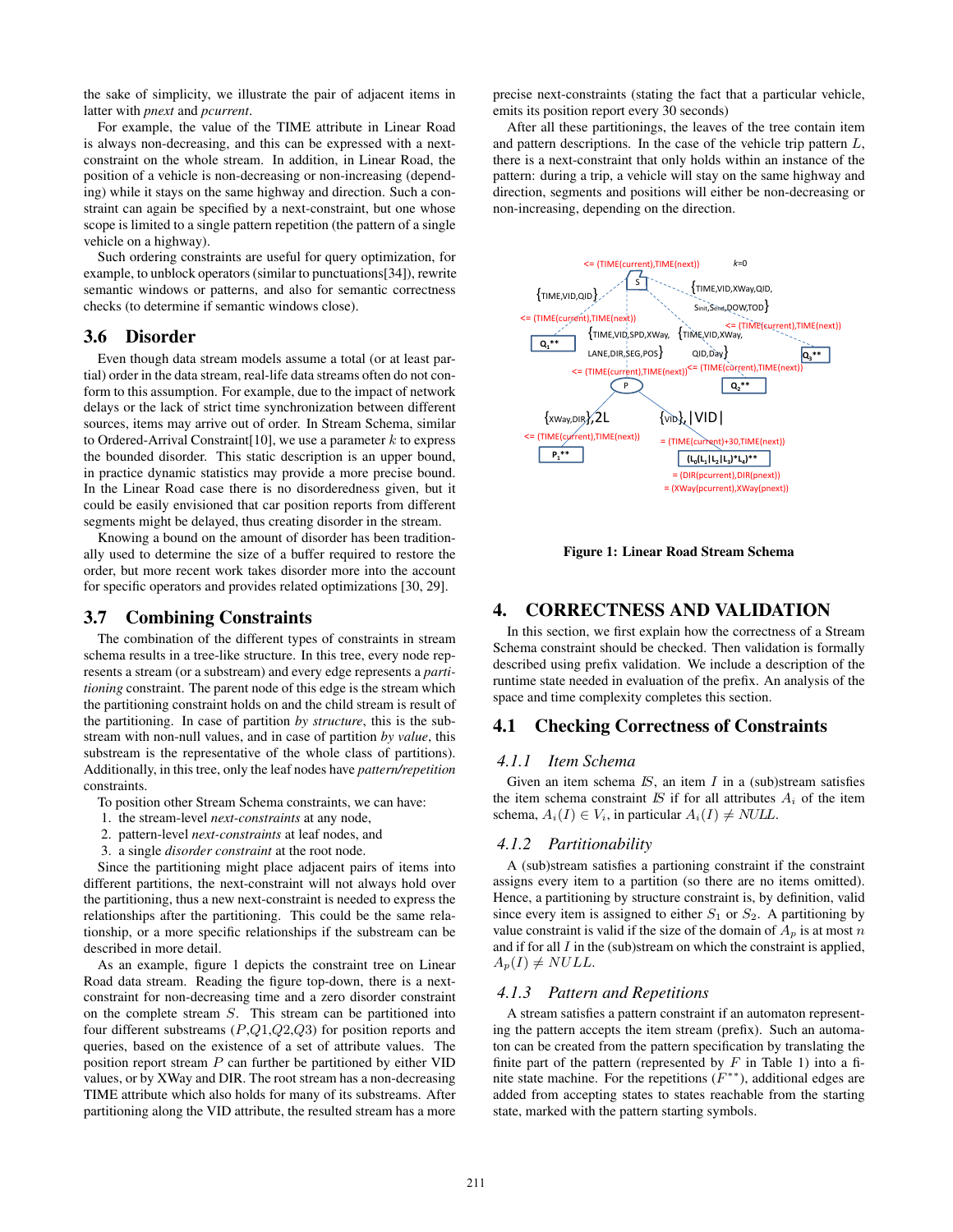It should be noted that the pattern validation formalism closely corresponds to Büchi-automata[33], the default implementation of  $\omega$ -grammars over infinite sequences: It handles infinite iterations over all well-defined set of accepting states (i.e. the representation of  $F$ ). The difference is in the interpretation of correctness: we detect incorrectness also over finite sequences, while a Büchiautomaton only works with infinite sequences.

#### *4.1.4 Next Constraint*

A stream satisfies a next constraint if for every consecutive pair of items  $I_1$ ,  $I_2$ ,  $c(A_n(I_1), A_n(I_2))$  is true. Of course a nextconstraint specified within a pattern  $F$  only needs to hold for items within the same pattern instance, and a next-constraint specified with a partition only needs to hold in this partition.

#### *4.1.5 Disorderedness*

Stream Schema does not require an ordering relation. However, one may be specified by a next-constraint. In the presence of a total order specified over a particular attribute (e.g., a timestamp attribute), a disorder constraint of  $k$  may also be specified. A stream is valid (satisfies the disorder constraint) if an ordered sequence can be generated by sorting the items inside a sliding window of size  $k$ .

#### *4.1.6 Combination*

Constraints can be combined recursively to form a tree of constraints as illustrated in Figure 1. Constraint checking can be done recursively by checking constraints bottom-up through the tree.

#### 4.2 Stream Validation

Since any newly arriving item could violate a given schema, complete validation of an infinite stream is not possible. Therefore stream validation is based on validating the current item using the prefix validation result and prefix validation state. Since disorder is orthogonal to all aspects of validation, we first define the validation algorithm for stream data without a disorder constraint, and then extend the definition and analysis for disordered streams.

In order not to store the complete prefix, we define a special data structure that captures only the information necessary for validation. This data structure is also recursive, and mirrors the structure of a stream closely.

- Partitioning: we define a recursive data structure containing the nested stream data; in addition we need to store the information on the partition decision. The number of substreams can be derived from the number of (nested) states.
- Pattern: the automaton state for a single repetition of a pattern, e.g., all active states in an NFA.
- Next-constraints: for all attributes of the constraint, we store the previous value. For pattern-repeating next constraints, values are reset at the end of a pattern instance.

Using the prefix validation result, the prefix validation state and a stream schema, the arrival of a new item produces a new validation result and state. The validation is performed by checking the item schema, the next constraints, and then either checking the pattern (leaves) or the partition constraint and then recursively the nested substream definition(s).

Based on the formalization sketched here, a number of properties related to the complexity of stream schema validation can be established:

- for a finite Stream Schema specification, the space needed for validation is finite, for both finite and infinite streams;
- the cost of validating a new item without recursion is polynomial; and
- the cost of validating a new item with recursion is  $O(n^m)$ ,

where  $m$  is the nesting depth.

Relevant proofs can be found in a tech report [21].

Checking a disorder constraint requires additional overhead in terms of space and computational complexity. We define two variants on how this validation can be performed: 1) with a known ordering relation (as a parameter to validation, expressed as a nextconstraint); and 2) with no known ordering relation.

The first variant can be implemented by checking/restoring order according to the ordering relation, then performing the ordered variant of validation. The additional space required is linear to k, and the additional cost is the cost of sorting within sliding window of k.

For the second variant, the arrival position of items in the stream needs to be kept to work over partitions. To perform the validation, all permutations allowed by  $k$  need to be generated in order to check if at least one matches all constraints specified in the schema, and this enumeration needs to be performed for each newly arriving item. To check *next* and *partitioning* constraints, it is sufficient to keep  $k$  values around, and the effort for enumeration is  $k!$ . For *pattern* specifications, the situation is more complicated, since the permutations might affect the whole pattern instance, thus requiring state to be kept for the full instance of the pattern including all the k-permutations. More details can be found in our tech report [21]. This is similar to the solution of Liu et al. [30].

#### 5. PROCESSING MODEL INTEGRATION

The next step after defining stream schema is to embed it into the specific data and processing models of data stream management systems (DSMS). Each of these systems uses a somewhat different model, but for all of the systems we have evaluated, a straightforward integration is possible (with one exception that we highlight at the end of the section).

To perform this embedding, the following steps are needed:

1) The abstractions of *item*, *item schema* and *attribute* are mapped to their concrete counterpart in each DSMS. 2) The *stream data model* needs to be checked for compatibility. 3) *Implicit schema constraints* of a DSMS need be expressed in Stream Schema.

4) *Existing Schema-like capabilities* of a DSMS need to be checked against the capabilities of Stream Schema.

Now we discuss details of each of these steps for a number of well-known processing models.

- 1. In relational systems (Aurora/Streambase [5], CQL [9], the SQL pattern extension [7], Gigascope [15], Cayuga [17], CCL [1]), a stream of homogeneous items are used, where *items* are flat relational tuples with attributes. For XQuery streaming [11], a stream can be heterogeneous (individual items validate against different XML schema definitions), where items are atomic values or XML nodes, accessible by XPath expressions. For such systems, we would need to define an accessor function (or attribute) for each valid XPath expression. SASE [6] and ESPER [2] also use heterogeneous streams, with flexible item-schema models and access paths. All these item-oriented aspects cleanly map to our formal model.
- 2. For the *stream data model*, most models assume a totally ordered sequence of items as a basis (which can be defined by next-constraints in Stream Schema) with some relaxations to this ordering: CQL uses a sequences of batches [9] as its stream model, in which the stream has a partial ordering on a timestamp value and the items with the same timestamp do not have any order among them. This can be defined in Stream Schema using a next-constraint with the  $\leq$  relation,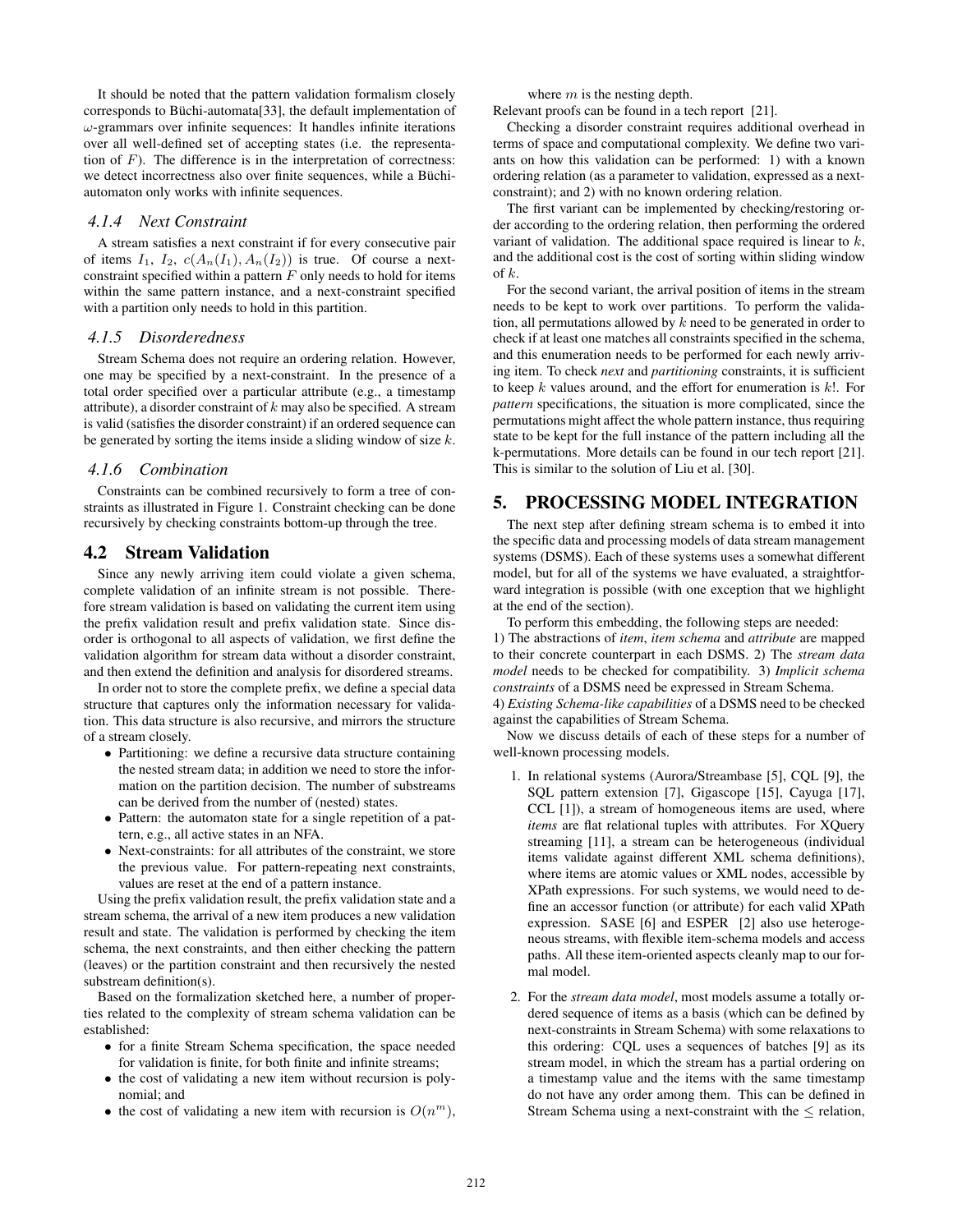instead of the < relation used for defining a total order. Other approaches use k-constraints [10] or Slack (Aurora) to give a bound to the degree of out-of-orderness (with the same semantics as our disorder constraint).

- 3. Many Stream Processing Models define *implicit timestamp attributes*. In Stream Schema, these implicit constraints can be expressed using an item schema and next constraints capturing the appropriate order of values. Since some systems (SASE, Esper, XQuery) do not require timestamps, we chose not to make timestamps a required part of Stream Schema.
- 4. While most DSMS provide some *schema-like definitions*, the stream-oriented aspects of these schemas are often restricted to some ordering properties and several dynamic properties (e.g., arrival delays). A somewhat closer match is the possibility to define a stream using a query (Esper and Coral8). In this approach, the query specification (filter, pattern) would imply similar schema constraints as our Stream Schema. *StreamBase/Aurora* provides a schema-like operator specification  $(OnA, slack, GroupByB<sub>1</sub>, B<sub>N</sub>)$ , expressing an order on an attribute A, limited disorder slack and the possibility to group by the attributes specified in the Group By clause. All of these constructs can be mapped to Stream Schema (next-value, disorder, partition by value). *Gigascope* uses ordered attributes (representing timestamps, sequence numbers, etc.) of three different types: 1. strictly/monotonically increasing/decreasing; 2. monotone non-repeating; and 3. increasing in group. Ordering 1 and 3 are expressible as next-constraint (with partitioning for 3). The precise definition of 2) cannot be derived from the informal definition in the Gigascope paper. If the purpose is to express nonrepetition of values in an infinite sequence, this cannot be validated, since all values need to be kept. Otherwise we could also express it as a < next constraint.

# 6. APPLICATION OF STREAM SCHEMA

Similar to the interaction of XML Schema with the processing model of XQuery, there are four kinds of interaction of stream schema with a DSMS.

- 1. Validation and (type) annotation of the data stream, including reactions to *invalid* data.
- 2. Changing Query Semantics, such as allowing queries to run that would not run without a schema or statically determining that a query will produce no results.
- 3. Enabling Optimizations on query plans and query processing, such as reducing cost or response time.
- 4. Extending Modeling streaming applications by separating constraints from queries.

#### 6.1 Stream Validation

In many use cases, explicit validation of streams is not needed, since the stream constraints are guaranteed to hold by the source producing the stream. Similarly, in a distributed stream processing setting, only untrusted data needs to be validated, which may be only a portion the streams used. Nonetheless, for situations in which validation is required (e.g., untrusted input), it should be possible to perform it without significant overhead. Indeed, we have designed Stream Schema with this goal in mind. The formal definition shows that this is possible, with two elegant options for implementation.

When a validation failure is detected in a stream, we may terminate processing of the stream. Such an approach might not always be desirable, as it limits the ability of a DSMS to deal with unexpected data. One possible alternative is to treat validation as a normal stage in query processing (just as pattern matching), and allow the programmer to capture failures and also drop possible optimizations (in an on-line way) that are based on schema constraints that are not satisfied. Alternatively, the DSMS could relax the schema in the face of data violating a constraint.

In terms of development, clearly building a stream validator from scratch is always an option. In following subsections, we propose two other alternatives.

#### *6.1.1 Validation Using Existing Validation Framework*

We implemented a large part of Stream Schema based on the Xerces XML parser and validator [4], since it already provides most of the operations and data structures needed for the validation of Stream Schema. We extended XML schema with the new Stream Schema constraints, and changed the XML parser so that it can consume a root sequence instead of a root element. Each item in this sequence is first validated against the set of item schemas using the standard XML schema validation mechanisms. The existing operators in Xerces were then re-used to express the stream constraints. The current implementation does not support checking nested schema definitions yet; however we will add this capability soon. In terms of validation cost, we expect parsing and item validation to dominate the cost for most scenarios, followed by pattern validation.

#### *6.1.2 Validation Using Continuous Queries*

As an alternative, Stream Schema can be translated into a continuous query, since the operations required for stream schema validation match closely the set of commonly available expressions and operators in DSMS (and Complex Event Processing systems). If a matching operator is not available, such a system would not benefit from the optimizations in this area (e.g., Aurora does not have pattern matching, so checking and using pattern information does not provide benefit). For such systems, a subset of Stream Schema, without patterns can still be useful.

# 6.2 Impact On Stream Processing Semantics

The presence of stream schema can have a profound effect on the semantics of operations.

#### *6.2.1 Static Check for Non-Executable Expressions*

The system can use Stream Schema to either output a warning or to abort execution in the following situations.

- Non-executable predicate-based windows with aggregates. For example, in the web log example where we have a pattern logon browse<sup>∗</sup> logoff specified, if a query defines a window to be closed on the occurence of a browse item, this window might not close, since occurrence of the browse item is optional in the pattern specification. The system can therefore issue a warning.
- Execution of blocking operators. For example, if a blocking operator (e.g., a sort) is used over a stream and from an analysis of the schema a system can determine that the execution may be infinite, a system can abort the operation (or issue a warning).
- Empty results. For example, if the pattern query  $AC + B$  is applied over a stream with the schema of  $(AB)$ ∗, a no-result warning could be generated.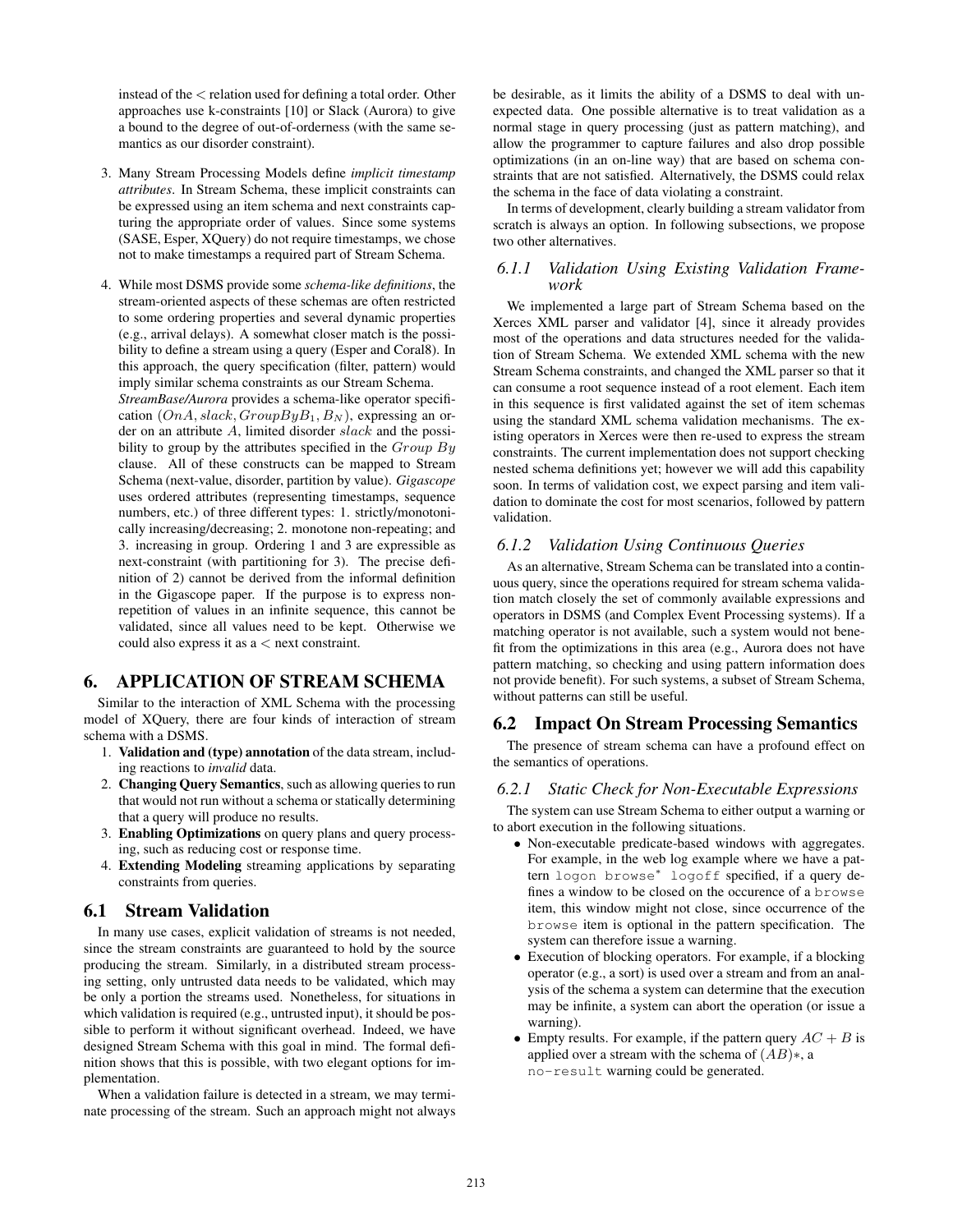## *6.2.2 Extended Set of Runnable Expressions*

A system may be able to change a blocking operator into a nonblocking one (and in doing so, make the operator *runnable*), if the stream satisfies certain schema constraints. As a simple example, a blocking sort operator may be removed from a query plan, if the stream is known to comply to a schema that guarantees the same order. A more detailed example is given in Linear Road case study.

#### 6.3 Optimizations

The constraints provided by Stream Schema are applicable to a large range of operators and expressions. In the scope of this paper, we focus on optimizations based on the *stream* aspects of Stream Schema; optimizations based on item schema specifications are similar to existing schema-based optimizations [13, 25, 22, 32] and will not be discussed here.

Stream Schema provides the metadata to perform optimizations, so an important class of optimizations enabled by stream schema is not *new* in a strict sense, but in fact well-understood in terms of their mechanism and benefit, e.g., rewriting a window type from sliding to tumbling in order to use a simpler evaluation mechanism with less CPU and memory cost [11]. The important contribution of stream schema is to formally express if an optimization is applicable.

In this section, we will therefore present an overview of the classes of optimizations for which stream schema is beneficial. We will point to related work for the detailed benefits of existing, but newly enabled optimizations, where necessary. In the two case studies, we will discuss selected optimizations in more detail and show the benefits experimentally.

#### *6.3.1 Pipelined Execution*

When strictly following the definition of semantic windows, e.g., FORSEQ [11], such a window could be a pipeline breaker: the items bound by such a window can only be processed when the end condition has been successfully evaluated. For many streaming applications, this behavior is undesirable, since all following operations (such as aggregation) can only be started after the window has been closed, and thus an additional amount of latency and memory consumption is incurred. In addition to other preconditions purely decidable at the language level, two important conditions need to be fulfilled to allow this optimization: 1) every open window will be closed at some point, 2) windows have a total order; they will be closed in the same order they were opened. A detailed analysis on this optimization is given in the LR case study.

#### *6.3.2 Stream Data Partitioning*

The volume of data that needs to be processed in real time DSMS can easily exceed the resources available on a centralized server. A well-known approach to tackle this problem that has been used in Distributed DSMSs is data stream partitioning. This approach requires the splitting of resource-intensive query nodes into multiple nodes each working on a subset of the data feed [14].

Johnson et al. [27] propose a solution to partitioning a stream query workload based on a set of queries. Their approach includes two steps: 1) finding a partitioning scheme which is compatible with the queries; and 2) using this scheme to transform an unoptimized query plan into a semantically equivalent query plan that takes advantage of existing partitions.

The unspoken assumption of the Johnson et al. work is that the data (not just the queries) are actually partionable by the schemes produced in their first step. The partioning constraints of Stream Schema can be used to determine which (if any) of these schemes can actually be used, thus making this approach fully automatable.

In the first case study, we will show how this optimization technique can improve the performance of the LR implementation.

#### *6.3.3 Window/Pattern Optimizations*

- The patterns of Stream Schema can be used to simplify the overlap in the specification of window or pattern instances. Specifically, if we can determine that a new window (or pattern) can only start after the previous one has been completed, then we may be able to optimize the processing of windows (or patterns). To be more concrete, here are two examples from different frameworks:
	- Sliding or Landmark windows are more expensive compared to Tumbling windows, since the number of open windows is potentially much higher, and more checking may be needed. Using the information in Stream Schema, a query written using landmark or sliding windows can be rewritten into a tumbling window. An example of this rewriting is given in the LR case study later on.
	- One of the constructs in the SQL pattern extension[7] is the SKIP TO which determines where we should start looking for the next match once the current one has been completed. Two common options are NEXT ROW and PAST LAST ROW meaning we should start looking for the next match from the row after the next row or from the last row of the current pattern. Using a pattern constraint over the stream, one can rewrite the query to have more efficient SKIP TO options. For example, if the Stream Schema defines a stream as repetition of the pattern  $AB*C$  and the query matches the pattern AC, we can safely replace the value of the SKIP TO option with PAST LAST ROW. The new query is semantically equivalent with the original one, but cheaper because avoids performing unsuccessful matches.
- Removing existing structure from window/pattern specification to only check what a schema does not already provide. The following is an example for pattern matching systems: Complex event processing (CEP) systems usually use Finite State Machines (FSMs) for pattern matching [17, 6, 19]. Using the information of the patterns already present in the stream, it is possible to simplify the query FSM by fully or partly decomposing it, a technique commonly used in other areas [18]. Such decompositions can improve the performance of the CEP systems by reducing number of states or relaxing the transition rules. For example, if we know that incoming items already comply with some patterns in the stream's schema, rechecking these sub-patterns is unnecessary. Figure2 depicts this optimization for the query ABABA over the stream  $(AB) *$ .



Figure 2: Pattern FSM decompositon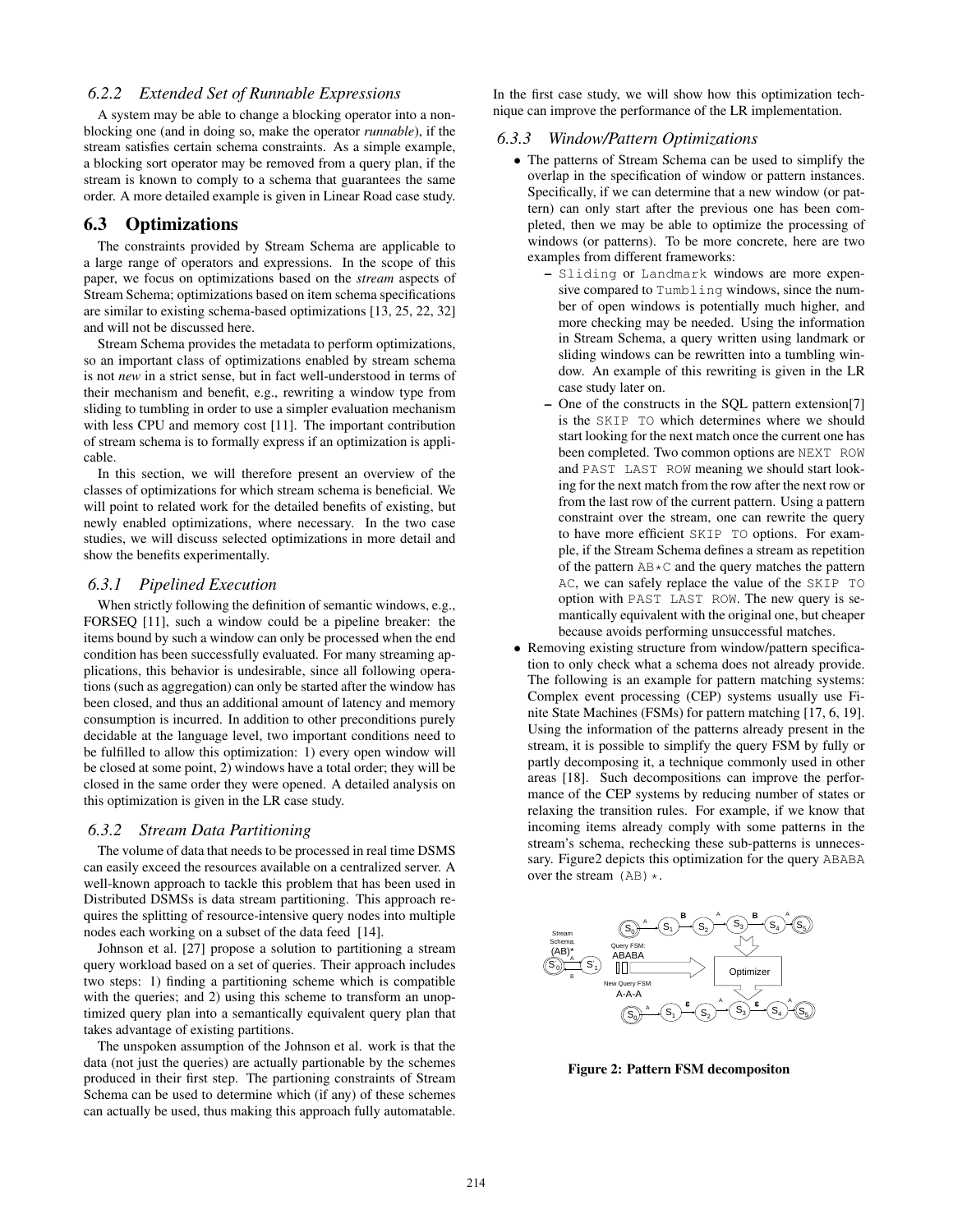#### *6.3.4 State Reduction*

Many stream operators (e.g., join, group-by, and sort), maintain state in order to generate the correct results [12]. Most of the optimization techniques for stream processing aim at reducing the number of maintained states to minimize the memory/disk cost. These techniques in general fall into one of these two categories: 1) avoid keeping items at all, that is avoid materialization (or discard as early as possible); and 2) purge states after certain evaluation steps.

#### *Avoiding materialization.*

In the stream processing system, newly arriving items are fed into the open windows to determine if they will contribute to the output results. If there is a way in which we can make sure that an incoming item will not contribute to the output result, we can safely drop that item avoiding unnecessary resource allocation. Stream schema can help in different ways to ease making such decisions. The following are some examples for a stream join operator:

- differences in partition by value bounds : if two streams involved in the join have a partitioning constraint on the join attributes, and the  $n$  is not the same, one can drop the items with the missing values from the respective stream;
- if any of the streams involved in the join is heterogeneous and some of its item schemas do not include the join attribute, they can be eliminated; and
- mismatch between next constraints (only items which comply with the next-constraints of both streams have a chance to successfully participate in a join).

#### *State purging.*

In some cases, stream schema constraints allow an operator to purge many of its states. For example, the join operator needs to keep track of a number of items, as there might be matches for them in the future. If based on, for example, a monotonic next-constraint in the stream schema, one can make sure that certain items will never show up again, the join processor can purge the state it has been keeping for those items [20].

# 6.4 Modeling Streaming Query Applications

The optimizations provided by stream schema can be used to simplify modeling and developing streaming query applications. Looking at the state of the art, one can conclude that streaming queries are written in a very explicit manner: all possibly relevant predicates and expressions are directly expressed in the query (to ensure correctness), and also often manually arranged (to achieve good performance). By doing so, predicates from two domains are mixed: 1) predicates to describe the desired behavior; and 2) predicates to capture semantic constraints.

The use of Stream Schema enables a different approach. Queries can be written to extract the desired results only. There is no longer any need to provide constraints regarding data consistency and/or structure as part of the query itself.

This separation of query and structural constraints allows for significant improvements in how streaming applications can be developed:

- Simpler queries: queries express only the data to be retrieved and can thus be more easily reused over different streams
- Simpler domain or semantic constraints: constraints need to be declared once and can be re-used for multiple queries • Separation of development for queries and schema

An example of such a change in modeling (including the necessary optimizations and rewrites) is shown in Section 8.

# 7. CASE STUDY I: LINEAR ROAD

To check the expressiveness of our schema proposal and determine the usefulness of its applications in stream processing, we used the Linear Road Benchmark [8] implementation in Continuous XQuery [11]. Continuous XQuery is an interesting target for Stream Schema, since its data model does not have any streamoriented implicit constraints, it uses semantic windows, and allows arbitrary nesting of expressions. The schema for Linear Road has already been given in Figure 1, so we will omit it here. Currently, no optimization framework for a data stream system is known to exist, so the optimizations are discussed at a formal level and implemented by manually adapting the queries.

#### 7.1 Existing MXQuery Implementation



#### Figure 3: MXQuery Linear Road Implementation, extended with data partitioning information

The Linear Road implementation of MXQuery [11] uses a combination of continuous XQuery expressions and dedicated stream stores to express the streaming queries, as shown in Figure 3. In total, 7 threads were used, 4 driving the output stream, 3 for intermediate results.

# 7.2 Schema-Driven Executability of XQuery **Expressions**

Since continuous XQuery uses predicate-based windows, it is in many cases non-trivial to determine statically if an open window will ever be closed or not. This is important, since the output of the window is often consumed by blocking operators, e.g., aggregations. Using Stream Schema for LR, this can be achieved. For example, the following window expression is part of the query that finds vehicles with speed equal to zero:<sup>1</sup>

```
forseq $w in $ReportedCarPos sliding window
start curItem $s_curr, prevItem $s_prev
 when $s_curr/@minute ne $s_prev/@minute
end curItem $e_curr, nextItem $e_next
 when $e_curr/@minute ne $e_next/@minute
```
This window will stay open as long as the incoming reports have the same value for the minute attribute, thus we need to prove that the value of the minute attribute changes in order to show that the window will be closed.

PROOF. The maximum number of reports in a particular minute is 2∗|V ID|, since every vehicle emits two reports per minute. The next report emission (regardless of the source vehicle) belongs to the next minute, consequently closing the window.<sup>2</sup>  $\Box$ 

<sup>&</sup>lt;sup>1</sup>The full query and the analysis for other queries is given in [21]. <sup>2</sup>Changing the unit of the time attribute from *seconds* to *minutes* (in minute  $=$  [ time/60 ] ) preserves the non-decreasing property specified in the schema.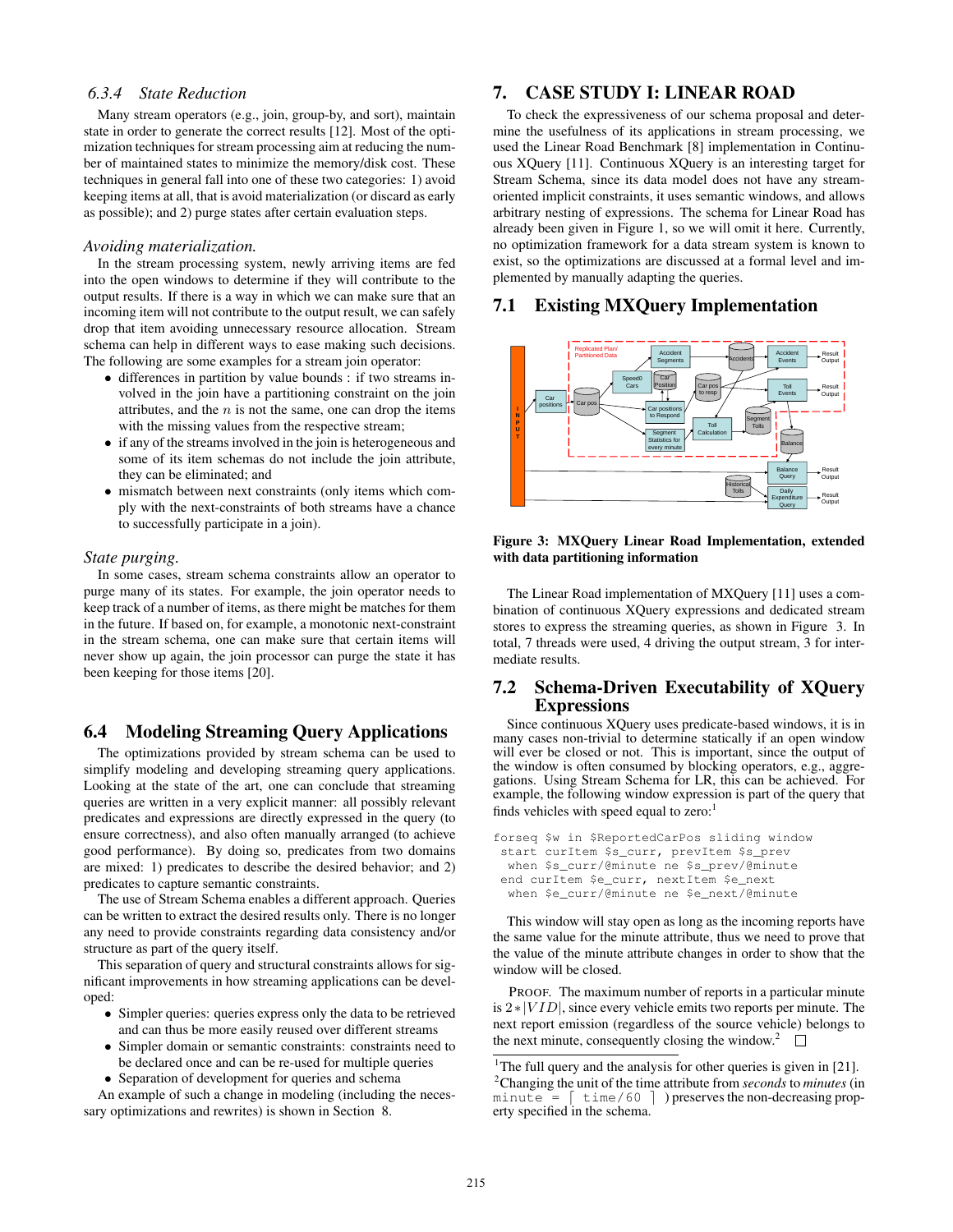The argument for other windowing queries is analogous (with different upper bounds).

# 7.3 Query Rewrites for Pipelining Execution

As described in the optimization section, pipelined window execution is an important factor to reduce latency and memory consumption. For semantic windows, an important precondition is that windows will be closed in the same order that they were opened, since otherwise the execution would be blocked until the *correct* window is ready. For sliding and landmark windows additional information is required which can be derived from the stream schema. For example, in the continuous query for accident detection for the segments, the FORSEQ part looks as follows:

```
forseq $w in $ReportedCarPos sliding window
start curItem $s_curr, prevItem $s_prev
  when $s_curr/@minute ne $s_prev/@minute
end curItem $e_curr, nextItem $e_next
  when ($s_curr/@minute +2) eq ($e_next/@minute)
```
By using two lemmas, we show that windows are ordered and hence we can pipeline the results.

Lemma 1. Windows will be opened in a strictly increasing time order.

PROOF. By definition of sliding windows in XQuery, for each incoming item, at most one window will be opened. Now we show that these windows are strictly ordered with respect to time attribute of their first element. The start condition of the window specificies that a window should be opened if the time attribute is different between two adjacent elements in the stream. In addition, the Stream Schema description states  $a \leq$  relationship between the time attributes in the stream, meaning that the only difference of time attribute values can be an increase. As a result of both query and schema constraints, the desired order is achieved.  $\Box$ 

Lemma 2. Windows will be closed in the same order as they were opened.

PROOF. We prove this by contradiction. Assume we have two arbitrary windows w and w in which w was opened before w meaning

```
\frac{\xi_{\text{S}}}{w'}/@minute < \frac{\xi_{\text{S}}}{w'}/@minute
```
now we show it's impossible to w to close after  $w'$ , meaning  $\texttt{\$e\_next$w/@minute~>~$e\_next$w/@minute}$ but since we know  $s_{s\_curr_w}/@minute + 2 = §e_{next_w}/@minute$  $s_{\texttt{sc}}$ curr<sub>w</sub>,/@minute + 2 = \$e\_next<sub>w</sub>,/@minute this is a contradiction.  $\square$ 

We can use similar reasoning for other continuous queries, details are again given in [21].

# 7.4 Data Partitioning

As we described before, the position report stream of the LR benchmark can be considered as a combination of multiple position report sequences from different expressways and different directions. Depending on the nature of the continuous queries over the LR input stream, it might be possible to partition this stream along the XWay and DIR dimensions, and to process the queries independently and in parallel.

Among the LR continuous queries, the Account Balance query is the only one which does computation over more than one expressway or direction. Therefore, we can easily parallelize the execution of the other queries in the following way:

• *Accident Detection*: the query 'Accident Segment' uses a group-by and stream keys are part of the grouping predicates, so this is trivially parallelizable. *Toll Calculation* is analogous

• *Accident Notification*: the query 'Accident Events' is responsible for these notifications. For each incoming position report that has fulfilled the notification preconditions, it retrieves the accidents for the *same* expressway and the *same* direction and then notifies the vehicle about accidents in its neighbor segments (if any). *Toll Notification* is analogous.

# 7.5 Experimental Setup

In order to validate the optimizations spelled out in the case study, we re-created the experimental setup of Botan et al. [11]: All experiments were run on dual-CPU AMD system with singlecore (pipelining experiment) and dual-core (partition experiment) Opteron 2.2 GHz processors and 6 GB RAM. A Sun 1.6\_10 64-bit JVM with a heap size of 3 GB respectively 5 GB was used. Since the queries used were carefully tuned and chosen to take advantage of the implicit schema knowledge, we created a baseline using semantically equivalent queries that do not use schema knowledge.

# 7.6 Pipelining Experiment

For Linear Road, most window constraints are on minutes, and the resulting computations on the window contents to calculate statistics, accidents and tolls all need to be performed when the value of the minute attribute changes. As a results, without pipelining the response time requirement of 5 seconds is violated at these minute changes, even though unused processing capacity is available during a minute. Schema information can be used to enable pipelining in window processing (see Section 7.3), and thus alleviate the issue. In the experiments, this effect was clearly visible: While running the queries without the schema information (and thus without pipelining) only allowed a scaling factor of L=2.5, using Stream Schema we were able to scale to L=3.5.

# 7.7 Stream Partitioning Experiment

A second experiment is geared toward partitioning the stream in order to parallelize the processing. When the results of a query or a set of queries can be computed relying only on a partition of the key value set, the workload can be distributed over multiple cores, system or data centers. As determined in Section 7.4, the workload of linear road can be partitioned along the XWay and Direction attributes. Since the level of parallelism present in the original setup was only enough to saturate 2 cores on the experimental platform (and 4 cores being available), the stream and the query plan were split into two substreams with the equivalent query plans, sharing only the balance store. On this 4-core machines, L=5.0 was reached with partitioning, while L=6.0 was missed, since the maximum observed response time was 8 seconds.

# 8. CASE STUDY II: SUPPLY CHAIN

The second case study focuses on application of pattern specification features in Stream Schema for query optimization and application design. It addresses the problem of detecting misrouted items within an RFID-driven supply chain.

# 8.1 Item Distribution and Tracking

A typical supply chain system (e.g., a car manufacturing factory) attaches RFID tags to items (e.g., car parts) in order to track their distribution based on their types from the entrance gate towards their specified destinations, e.g., the assembly line depots. For example, all items of type 'gearbox' should go to destination number 6. For each item, there is a path from the entrance to its destination which includes a number of RFID readers. These RFID readers are arranged in a tree, as depicted in Figure 4.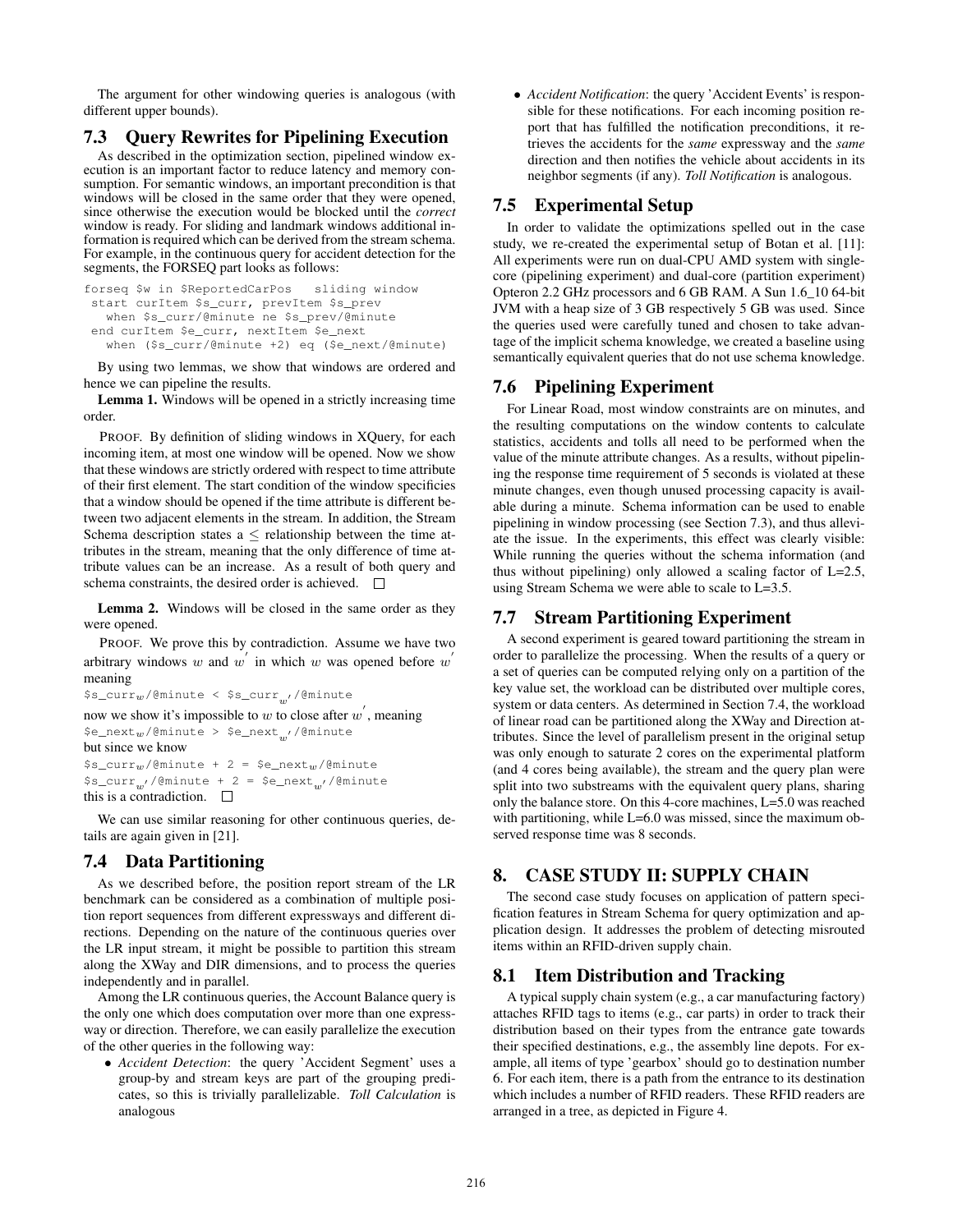A common query is used to detect if items have been misrouted. For example, if an item has ended up at destination 8, but it was supposed to be routed to another destination, this must be detected and reported. Such a query may use patterns to describe valid destinations.

For example, the pattern AB\*C where A is the entrance reader, B is any intermediary reader, and C is the correct destination reader for a given car part.

With the help of metadata the performance of such queries can be improved. The idea is that detecting a misrouted item is in many cases possible before it reaches its final destination. Given the reader tree in Figure 4, instead of doing the item type checking at leaves  $[R_6, R_8, R_{10}, R_{14}]$ , the check can be done after branches  $[R_4, R_7, R_9, \text{ and } R_{11}]$ , or even higher branches. The structure of this reader tree can be provided by stream schema to the stream engine resulting in a structure-aware item tracking. For example, given the structure of the tree (specified in Stream Schema) and an assignment of part types to destination nodes, as soon as a part that should be going to  $R_{14}$  reaches  $R_3$ , we can report the error.



Figure 4: Supply Chain with RFID readers

### 8.2 RFID Readings Schema

The item schema for the RFID readings stream (R) is defined as

$$
N: R_E
$$
  
 $A: {ReaderID, TagID, ItemType, TIME}$ 

and combination of constraints on the main stream of RFID readings is depicted in Figure 5. Items in this stream are homogeneous and the TIME values of the readings are non-decreasing (without any disorder). Notice that several readings may arrive at the same TIME (in a batch). The stream can be partitioned along the TagID



Figure 5: RFID Readings Stream Schema

attribute. Each partition corresponds to a particular TagID (tagid) and has a finite number of readings<sup>3</sup>. Each of these partitions conform to a simple pattern constraint, shown at the only leaf of the constraint tree. In this pattern,  $T_i$  is defined as below

# $T_i\text{: }\mathbf{R}_{\text{$E$}}_{\text{(TagID}\leftarrow\text{\{}~tag~id\text{)},\text{ReaderID}\leftarrow\text{\{}~R_i\text{}\text{)}}}$

For each partition, TIME values are strictly increasing since a particular item is sensed by only one reader at any point in time.

#### 8.3 DejaVu

We have used DejaVu [19] to implement this case study. DejaVu is a declarative Pattern Matching System over live and archived streams. It is built on MySQL an open source database system and extends the MySQL language with the MATCH\_RECOGNIZE clause [7] to define patterns with semantic windows. The DejaVu implementation uses finite state machines for the execution and internal representation of pattern queries.

# 8.4 Query Rewrites for Early Detection

Assume that the rightmost leaf of the reader tree in Figure 4 (ending in R14) is the destination for 'engines'. A pattern query for detecting misrouted items to this reader is the following.

```
SELECT InitialS, EngineS, RoutingTime, MatchNo
FROM Readings
```

```
MATCH_RECOGNIZE (
    PARTITION BY TagID
    MEASURES A.ReaderID AS InitialS,
             C.ReaderID AS EngineS,
              C.Timestamp - A.Timestamp AS RoutingTime,
     MATCH_NUMBER AS MatchNo
    AFTER MATCH SKIP PAST LAST ROW
    ALL MATCH
    PATTERN(A B* C)
    DEFINE A AS (A \cdot \text{ReaderID} = "R0")B AS (B.ReaderID != "R14")
            C AS (C \texttt{.ReaderID} = "R14" AND
            C.ItemType != "engine")
);
```
As depicted in Figure 5, the Stream Schema specification encodes the possible paths as a pattern with repetition of one. Having this knowledge of the reader tree structure, it is straightforward to find the right replacement for readers in route-checking queries. In fact, for each leaf reader, one can replace it with the farthest nonbranching ancestor. In the case of the above query, R14 will be replaced by R11 (and similarly, R10 by R9, R8 by R7, R6 by R4).

### 8.5 Experiment Setup

In our experiments, we used the query described in the previous section. The length of a path was fixed at 30. We have generated readings for 1000 Tags which end up in the 'engine' leaf. Misrouting probability is set to be 0.02. In our experiments we have changed the branching position (position where the ancestor of the 'engine' leaf has sibling). The open source memory measurement tool Valgrind was used to monitor the memory usage.

#### 8.6 Early Detection Results

Here, we measure the memory consumed by the windows which mostly maintain partial matches. Early decision making allows us to close the windows earlier, which means less memory consumption. As the results in the table show, the closer we come to the root we branch, the more memory we save off the baseline 1494 KB, which was needed by queries that did not use schema knowledge.

| Branching Pos. | Memory (KB) | Saving $(\%)$ |
|----------------|-------------|---------------|
|                |             | 99.4          |
|                | 189         | 87.3          |
|                | 711         | 52.4          |
|                | 1234        | 17.4          |

<sup>&</sup>lt;sup>3</sup>At most the depth of the reader tree.